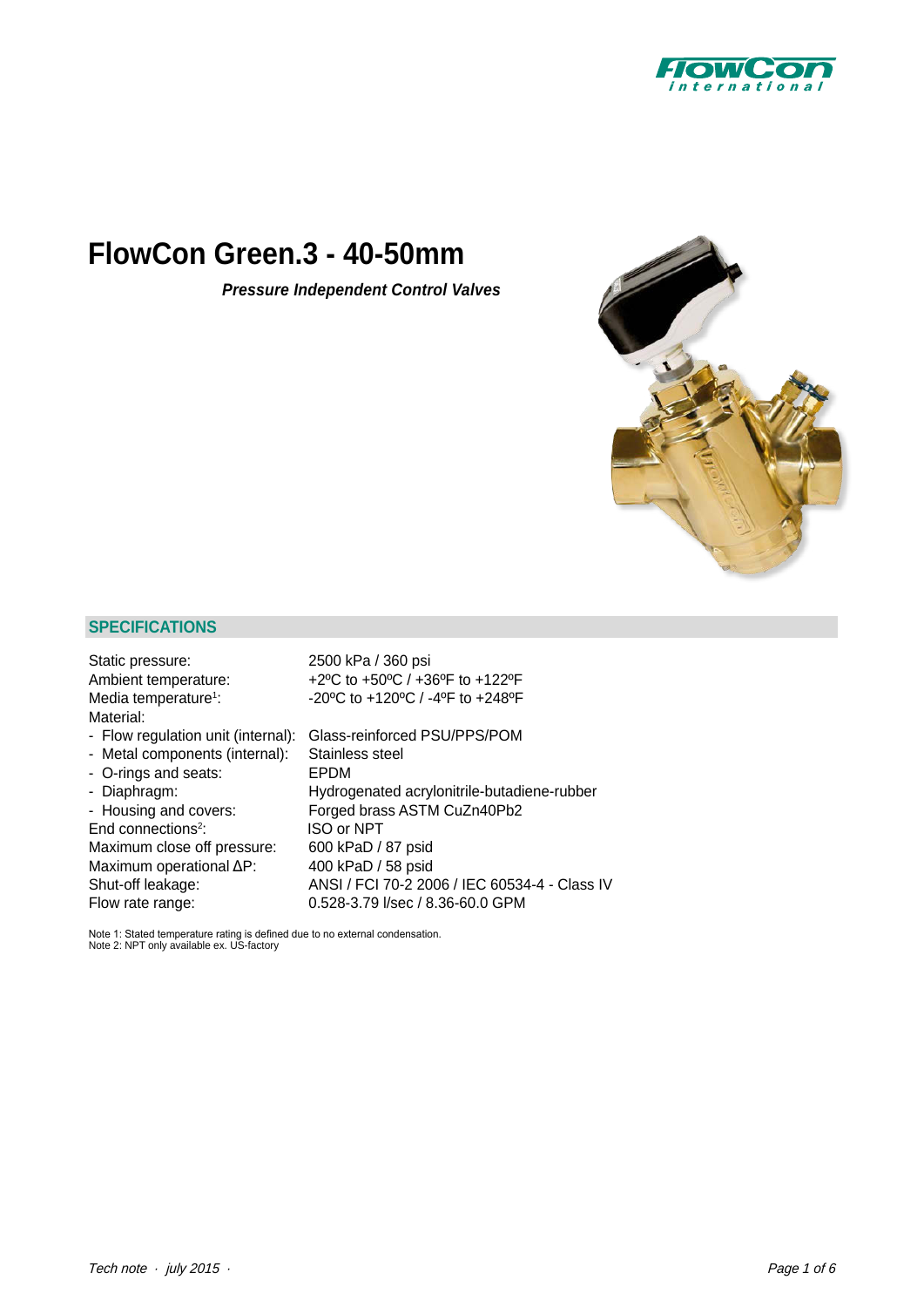# **SPECIFICATIONS (... continued )**

## **FlowCon Actuators:**

| <b>FlowCon Actuator 3</b> | FH.0.2                                                                                     | FH.0.4                                               | FH.1.2                                               | FH.1.4                                               |  |
|---------------------------|--------------------------------------------------------------------------------------------|------------------------------------------------------|------------------------------------------------------|------------------------------------------------------|--|
| Supply voltage            | 24V AC/DC ±10%, 50/60 Hz                                                                   |                                                      |                                                      |                                                      |  |
| <b>Type</b>               | Electrical, Bi-directional synchronous motor                                               |                                                      |                                                      |                                                      |  |
| Power consumption         |                                                                                            | 7VA                                                  | 9VA                                                  |                                                      |  |
| Control signal            | Analog<br>$0(2) - 10V$ DC                                                                  | Digital<br>(2-position / 3-point floating)           | Analog<br>$0(2) - 10V$ DC                            | Digital<br>(2-position / 3-point floating)           |  |
| Feedback                  | Yes, 0(2)-10V DC                                                                           |                                                      | Yes, 0(2)-10V DC                                     | <b>No</b>                                            |  |
| Failsafe function         | No                                                                                         | <b>No</b>                                            | Yes                                                  | Yes                                                  |  |
| Auto stroke               | Yes                                                                                        | <b>No</b>                                            | Yes                                                  | <b>No</b>                                            |  |
| Operation time            | 50 Hz: 28 sec/mm                                                                           |                                                      |                                                      |                                                      |  |
| Ambient temperature       | $+2^{\circ}$ C to $+50^{\circ}$ C                                                          |                                                      |                                                      |                                                      |  |
| Humidity rating           | <95% no condensation                                                                       |                                                      |                                                      |                                                      |  |
| Protection                | IP54, class II                                                                             |                                                      |                                                      |                                                      |  |
| Cable                     | Fixed, 4 wires 22 AWG halogen<br>free cable, 1 meter                                       | Fixed, 3 wires 22 AWG halogen<br>free cable, 1 meter | Fixed, 4 wires 22 AWG halogen<br>free cable, 1 meter | Fixed, 4 wires 22 AWG halogen<br>free cable, 1 meter |  |
| Closing point adjustment  | During operation the actuator will self-adjust according to the closing point of the valve |                                                      |                                                      |                                                      |  |
| Weight                    | $0.25$ kg<br>$0.30$ kg                                                                     |                                                      |                                                      |                                                      |  |

Note 3: [FlowCon](http://planetaklimata.com.ua/ua/proizvoditeli/FlowCon/) warranty is voided using other actuators than supplied by FlowCon International.





# **DIMENSIONS AND WEIGHTS (NOMINAL) (measured in mm unless noted)**

| Model no.     | Valve model | Valve size      |       | H <sub>1</sub> | H <sub>2</sub><br>FH.0.X actuator | H <sub>3</sub><br>FH.1.X actuator | Weight <sup>4</sup><br>(kgs.) | Kvs <sup>5</sup><br>(m <sup>3</sup> /hr) |
|---------------|-------------|-----------------|-------|----------------|-----------------------------------|-----------------------------------|-------------------------------|------------------------------------------|
| G.3.XX.40.X.X | Green.3     | DN40 F/F        | 191.0 | 100.2          | 192.2                             | 207.2                             | 4.6                           | 34.1                                     |
| G.3.XX.50.X.X |             | <b>DN50 F/F</b> |       |                |                                   |                                   | 4.2                           |                                          |

Note 4: Weight does not include end connections or actuator. Note 5: For complete unit based on min. DP.



*FlowCon Green DN40/50 with FlowCon FH.0.X actuator*



*FlowCon Green DN40/50 with FlowCon FH.1.X actuator*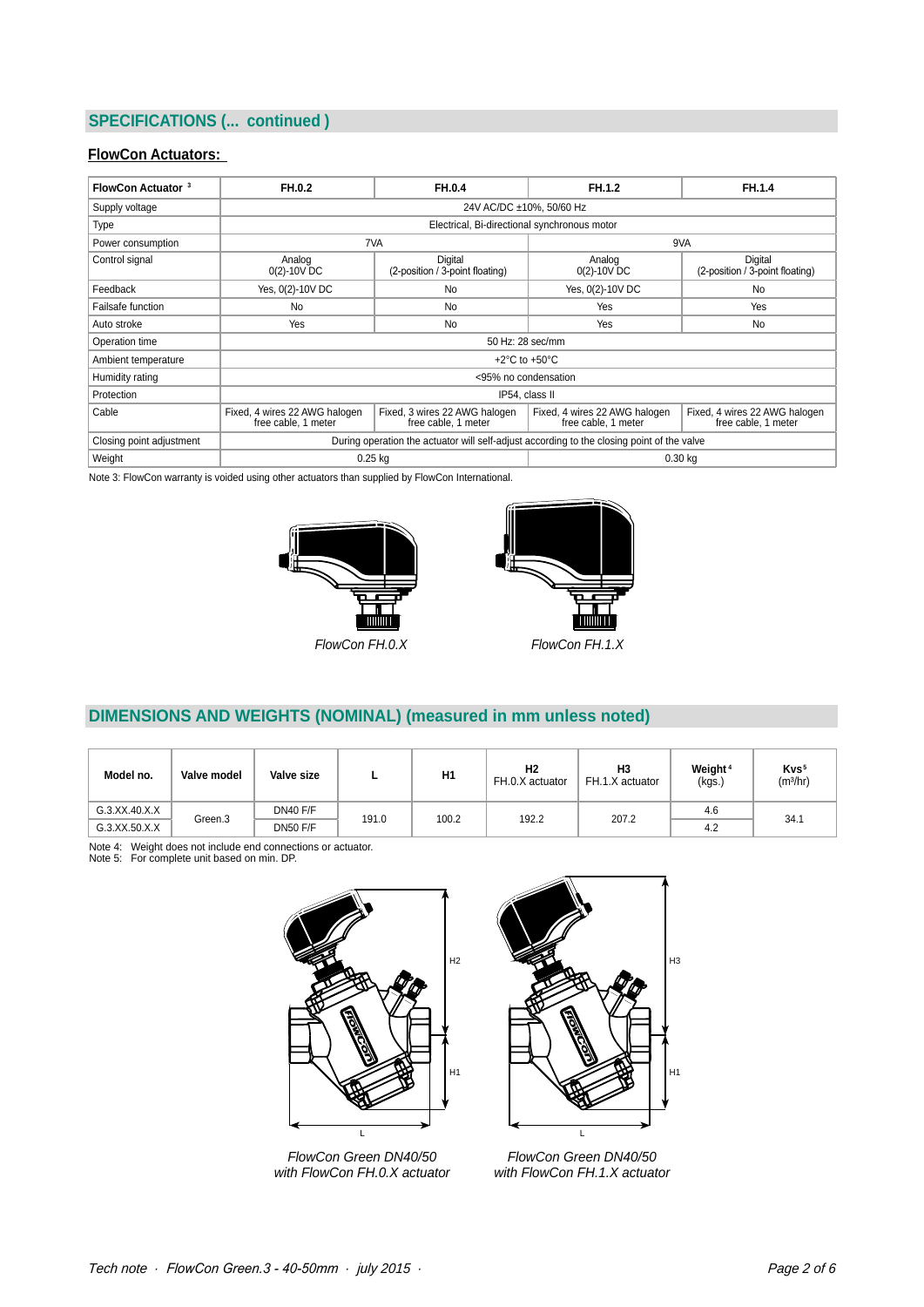## **MODEL NUMBER SELECTION**

|                                                                                                                                        | $G.3$ . |
|----------------------------------------------------------------------------------------------------------------------------------------|---------|
| Insert type of actuator:<br>$52 = FH.0.2$ $54 = FH.0.4$ $62 = FH.1.2$ $64 = FH.1.4$                                                    |         |
| Insert size of body:<br>40=DN40 F/F<br>50=DN50 F/F                                                                                     |         |
| Insert p/t plug requirements:<br><b>B</b> =pressure/temperature plugs <b>P</b> =taps plugged<br>- leave blank if no p/t plugs required |         |
| Insert connections standard:<br>$I = ISO$ $N = NPT6$                                                                                   |         |

Example: G.3.52.40.B.I=40mm FlowCon Green with a 24V electrically modulating actuator, p/t plugs and ISO female-female threaded. Note 6: NPT only available ex. US-factory

## **WIRING INSTRUCTION**

#### **FlowCon FH.0.2 and FH.1.2**



#### **FlowCon FH.0.4**



*Tech note · FlowCon Green.3 - 40-50mm · july 2015 · Page 3 of 6* 3-point-floating, NC 3-point-floating, NC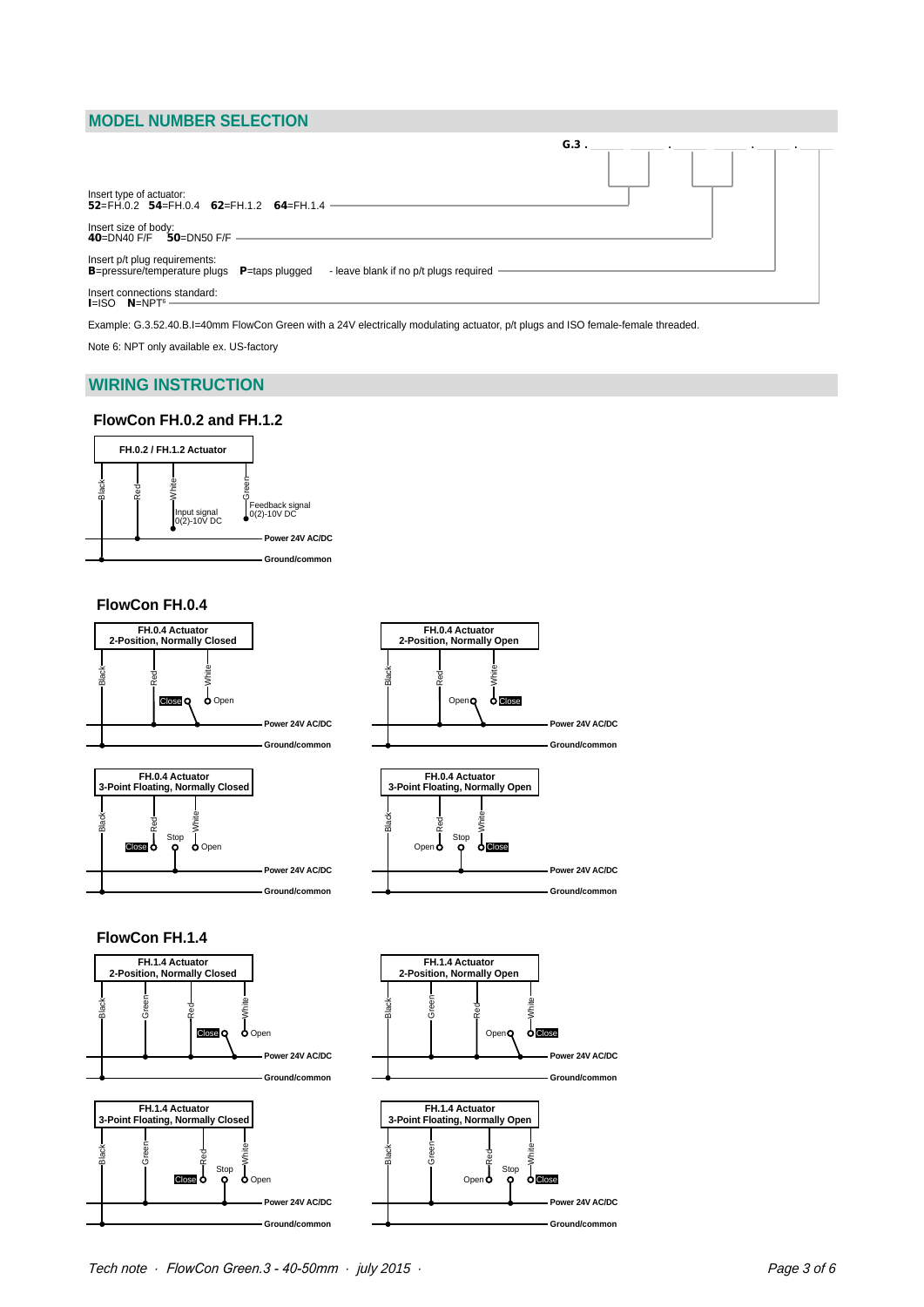#### **DESCRIPTION**

The FlowCon Green serie is pressure independent control valves that are two-way, modulating to accept digital or analog input signals. The valves accept 0(2)-10V, 3-point floating or ON/OFF input signals. Each valve has an adjustable maximum flow rate setting maintaining a full stroke to enable flow limitation and balancing to the coil or zone that the valve is controlling.

For use in fan-coil units, VAV applications and cooling ceilings for activation of the [heating or cooling.](http://planetaklimata.com.ua/ua/)

|                   | <b>FlowCon Green.3</b>    |       |         |     |
|-------------------|---------------------------|-------|---------|-----|
|                   | 16-400 kPad · 2.3-58 psid |       | Setting |     |
|                   | l/sec                     | l/hr  | GPM     |     |
|                   | 0.528                     | 1900  | 8.36    | 1.0 |
|                   | 0.633                     | 2278  | 10.0    | 1.1 |
|                   | 0.738                     | 2655  | 11.7    | 1.2 |
|                   | 0.843                     | 3033  | 13.3    | 1.3 |
|                   | 0.947                     | 3410  | 15.0    | 1.4 |
|                   | 1.05                      | 3787  | 16.7    | 1.5 |
|                   | 1.16                      | 4163  | 18.3    | 1.6 |
|                   | 1.26                      | 4537  | 20.0    | 1.7 |
|                   | 1.36                      | 4909  | 21.6    | 1.8 |
|                   | 1.47                      | 5279  | 23.2    | 1.9 |
|                   | 1.57                      | 5646  | 24.8    | 2.0 |
|                   | 1.67                      | 6011  | 26.4    | 2.1 |
|                   | 1.77                      | 6372  | 28.0    | 2.2 |
|                   | 1.87                      | 6730  | 29.6    | 2.3 |
|                   | 1.97                      | 7083  | 31.2    | 2.4 |
| Nominal flow rate | 2.06                      | 7432  | 32.7    | 2.5 |
|                   | 2.16                      | 7776  | 34.2    | 2.6 |
|                   | 2.25                      | 8115  | 35.7    | 2.7 |
|                   | 2.35                      | 8449  | 37.2    | 2.8 |
|                   | 2.44                      | 8777  | 38.6    | 2.9 |
|                   | 2.53                      | 9098  | 40.0    | 3.0 |
|                   | 2.61                      | 9413  | 41.4    | 3.1 |
|                   | 2.70                      | 9721  | 42.8    | 3.2 |
|                   | 2.78                      | 10021 | 44.1    | 3.3 |
|                   | 2.86                      | 10314 | 45.4    | 3.4 |
|                   | 2.94                      | 10599 | 46.6    | 3.5 |
|                   | 3.02                      | 10875 | 47.8    | 3.6 |
|                   | 3.10                      | 11142 | 49.0    | 3.7 |
|                   | 3.17                      | 11400 | 50.2    | 3.8 |
|                   | 3.24                      | 11649 | 51.3    | 3.9 |
|                   | 3.30                      | 11888 | 52.3    | 4.0 |
|                   | 3.37                      | 12116 | 53.3    | 4.1 |
|                   | 3.43                      | 12334 | 54.3    | 4.2 |
|                   | 3.48                      | 12540 | 55.2    | 4.3 |
|                   | 3.54                      | 12735 | 56.0    | 4.4 |
|                   | 3.59                      | 12919 | 56.8    | 4.5 |
|                   | 3.64                      | 13090 | 57.6    | 4.6 |
|                   | 3.68                      | 13249 | 58.3    | 4.7 |
|                   | 3.72                      | 13395 | 58.9    | 4.8 |
|                   | 3.76                      | 13527 | 59.5    | 4.9 |
|                   | 3.79                      | 13647 | 60.0    | 5.0 |

#### **MAXIMUM FLOW RATE LIMITATION SETTINGS**



A micrometer setting of 3.4 as illustrated above corresponds to a maximum flow rate of:

2.86 l/sec



Use the special designed key (FlowCon part no. ACC0007) for micrometer setting.

Accuracy: Greatest of either ±10% of controlled flow rate or ±5% of maximum flow rate.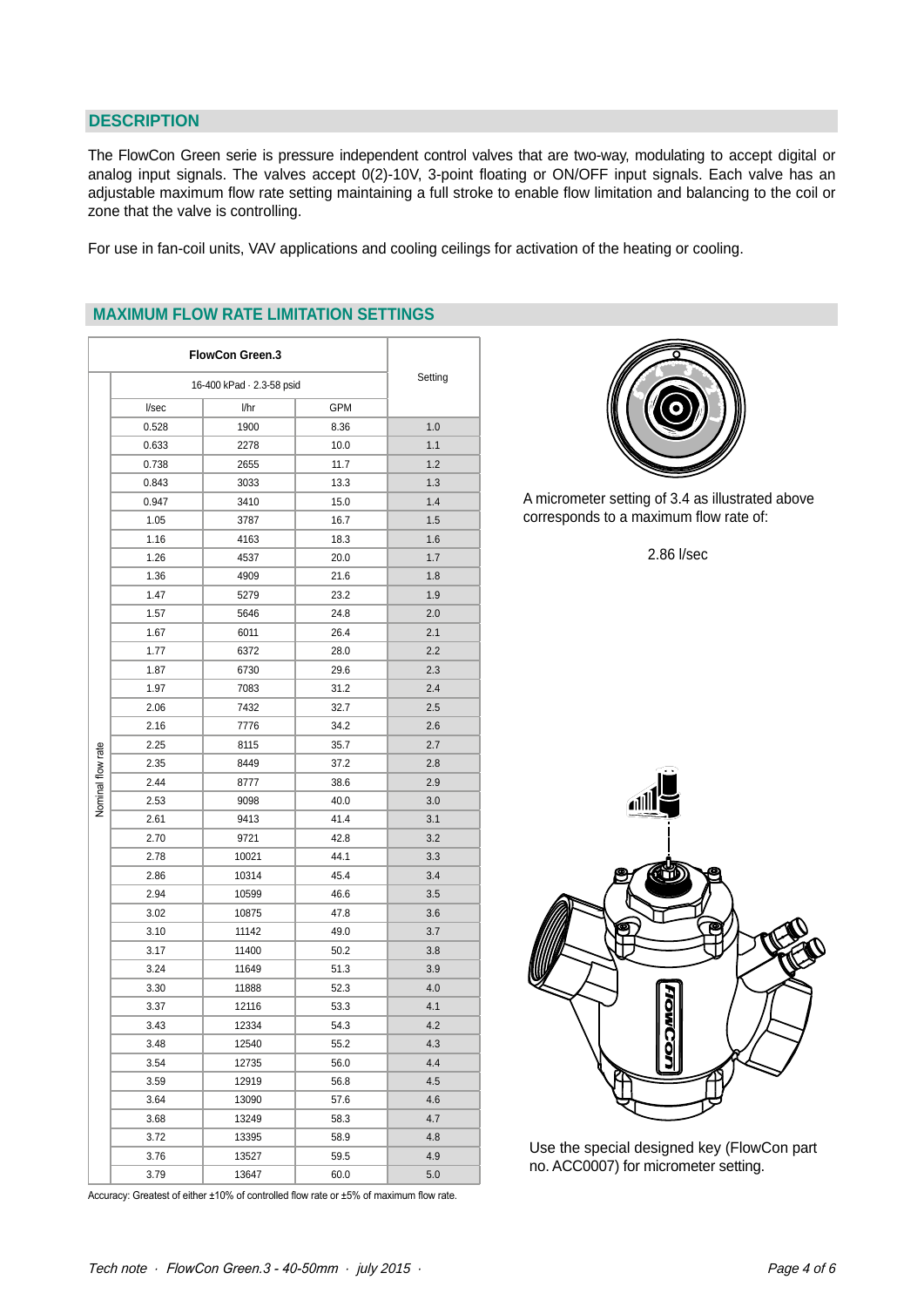# **GENERAL SPECIFICATIONS**

#### **1. PRESSURE INDEPENDENT DYNAMIC CONTROL VALVE - [FLOWCON GREEN.3](http://planetaklimata.com.ua/ua/catalog/lineup/?goodsid=1051&path=root-27-46-136-1051)**

- 1.1. Contractor shall install the pressure independent dynamic control valves where indicated in drawings.
- 1.2. Valve shall be an electronic, dynamic, modulating, 2-way, pressure independent control device.
- 1.3. Pressure independent dynamic control valve shall accurately control flow, independent of system pressure fluctuation.
- 1.4. Maximum flow setting shall be adjustable to 41 different settings within the range of the valve size.

## **2. VALVE ACTUATOR** - **FLOWCON FH**

- 2.1. Valve actuator housing shall be rated to IP54.
- 2.2. Actuator shall be driven by 24V AC/DC and shall depending on actuator choice accept 0(2)-10V DC, 3-point floating or 2-position control signal.
- 2.3. Actuator shall use full stroke and provide full authority.
- 2.4. Actuator shall have visible indication of stroke position.
- 2.5. Feedback signal 0(2)-10V DC to the control system shall be standard on modulating version.
- 2.6. Optional failsafe function shall be available on 24V AC/DC versions.
- 2.7. Auto stroke function shall be available on modulating version.
- 2.8. Manual override shall be possible without use of tools.

#### **3. VALVE HOUSING - FLOWCON GREEN.3**

Valve housing DN40-DN50 female-female shall consist of forged brass ASTM CuZn40Pb2, rated at no less than 2500 kPa static pressure at +120ºC.

## **4. FLOW REGULATION UNIT**

- 4.1. Flow regulation unit shall consist of glass-reinforced PPS, PSU and POM with HNBR diaphragm and EPDM sealings.
- 4.2. Flow regulation unit shall be externally adjustable to 1 of 41 different flow rates; minimum range shall be capable of being activated by minimum 16 kPaD operation ranges; and shall be capable of control ling the flow within ±10% of rated flow or ±5% of maximum flow.